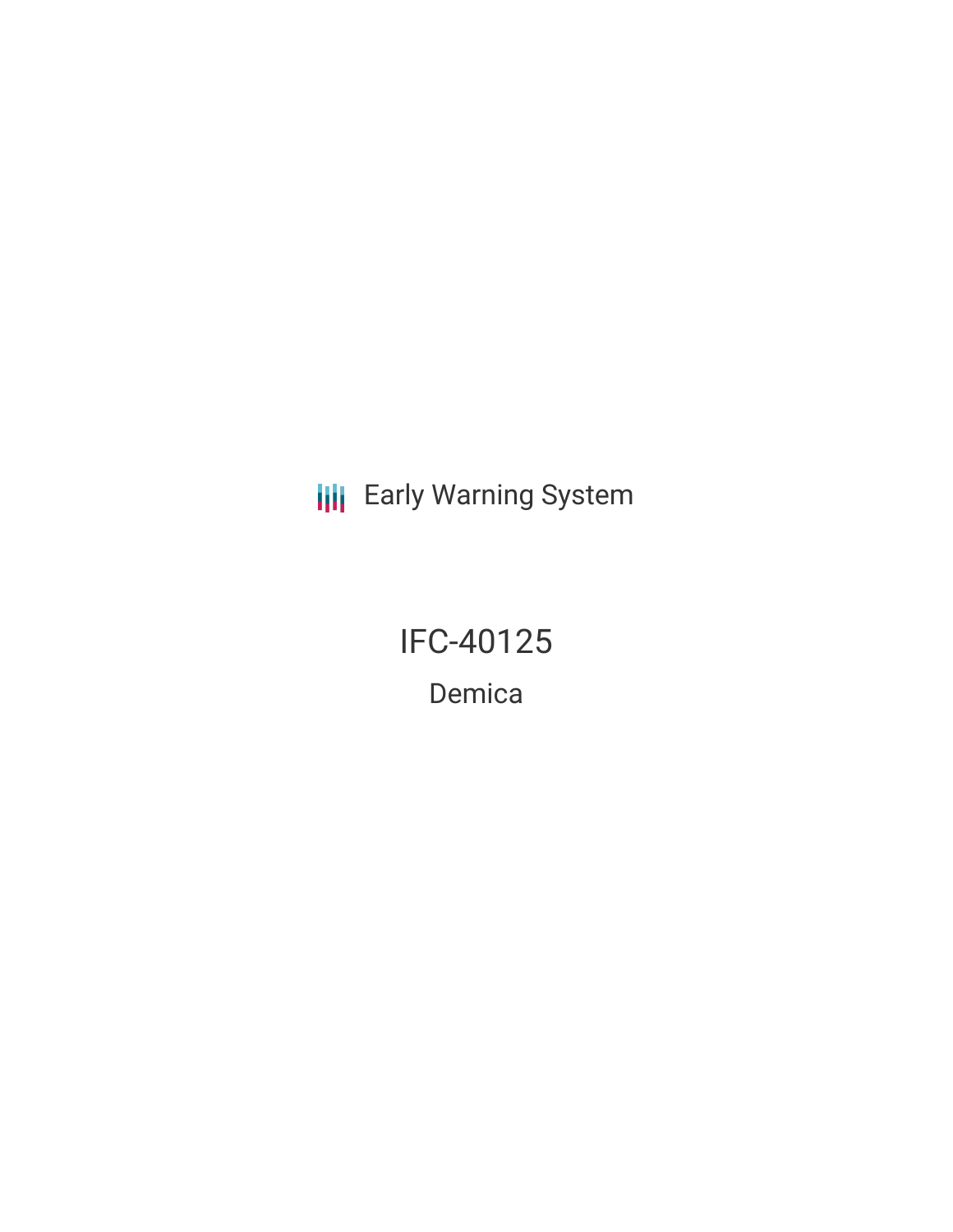# **Quick Facts**

朋

| <b>Financial Institutions</b>  | International Finance Corporation (IFC) |  |  |  |
|--------------------------------|-----------------------------------------|--|--|--|
| <b>Status</b>                  | Proposed                                |  |  |  |
| <b>Bank Risk Rating</b>        | С                                       |  |  |  |
| <b>Voting Date</b>             | 2018-03-20                              |  |  |  |
| <b>Borrower</b>                | <b>DEMICA FINANCE LIMITED</b>           |  |  |  |
| <b>Sectors</b>                 | Finance                                 |  |  |  |
| <b>Ring Fence</b>              | <b>Small &amp; Medium Enterprises</b>   |  |  |  |
| <b>Investment Type(s)</b>      | Equity                                  |  |  |  |
| <b>Investment Amount (USD)</b> | $$5.00$ million                         |  |  |  |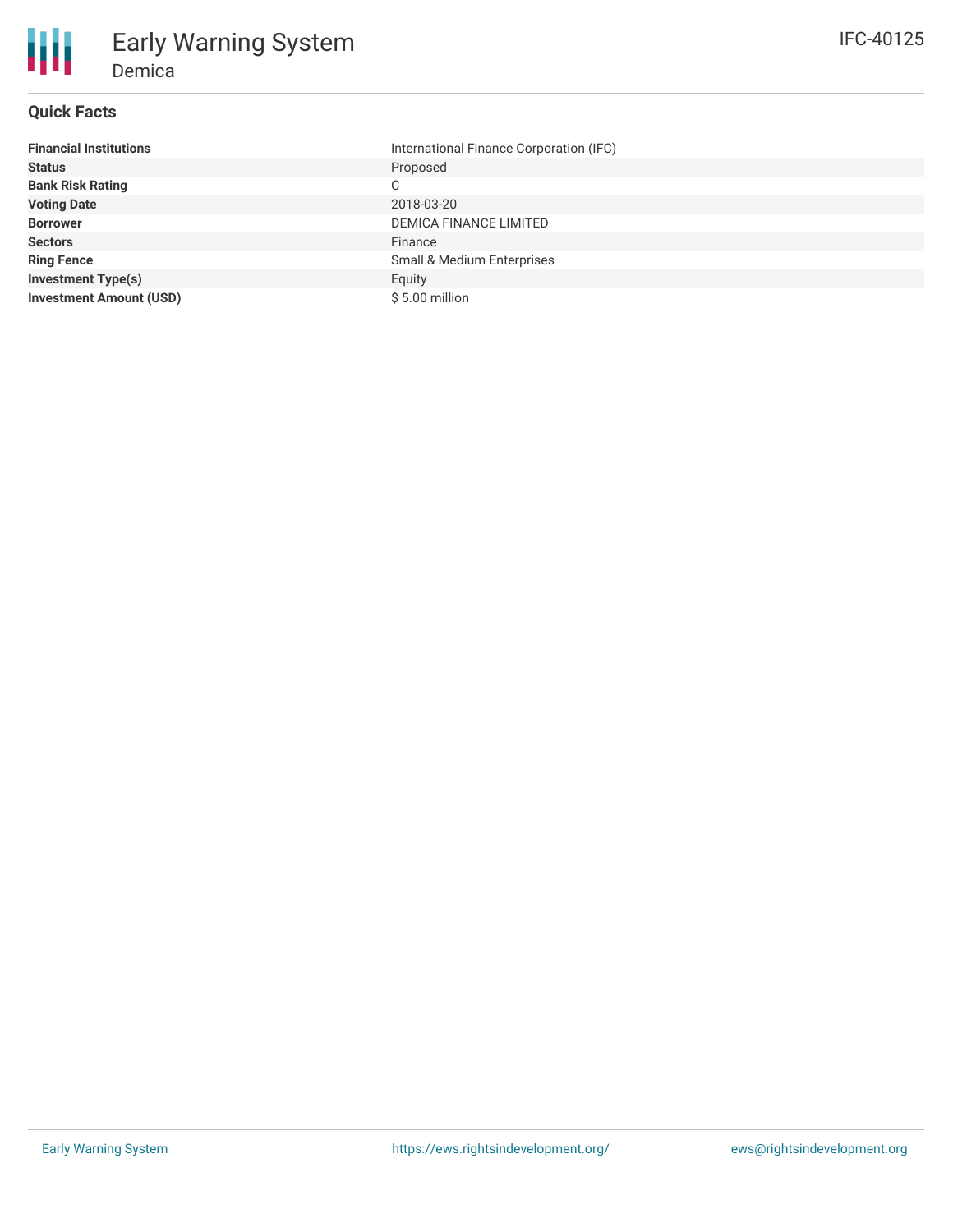

# **Project Description**

The IFC is considering an investment in Demica, a market leading provider of working capital solutions to large corporates and financial institutions. According to IFC's website, "Demica combines expertise in structured finance, technology and operations to offer a complete spectrum of working capital solutions, from supply chain finance to trade receivables securitization. Demica's services result in improved working capital for its corporate clients and their worldwide suppliers and distributors, many of which are SMEs. IFC is considering an equity investment in Demica, which will be used to finance the Company's continued global growth."

Demica is a market leading provider of working capital solutions to large corporates and financial institutions. Demica combines expertise in structured finance, technology and operations to offer a complete spectrum of working capital solutions, from supply chain finance to trade receivables securitization. Demica's services result in improved working capital for its corporate clients and their worldwide suppliers and distributors, many of which are SMEs. IFC is considering an equity investment in Demica, which will be used to finance the Company's continued global growth.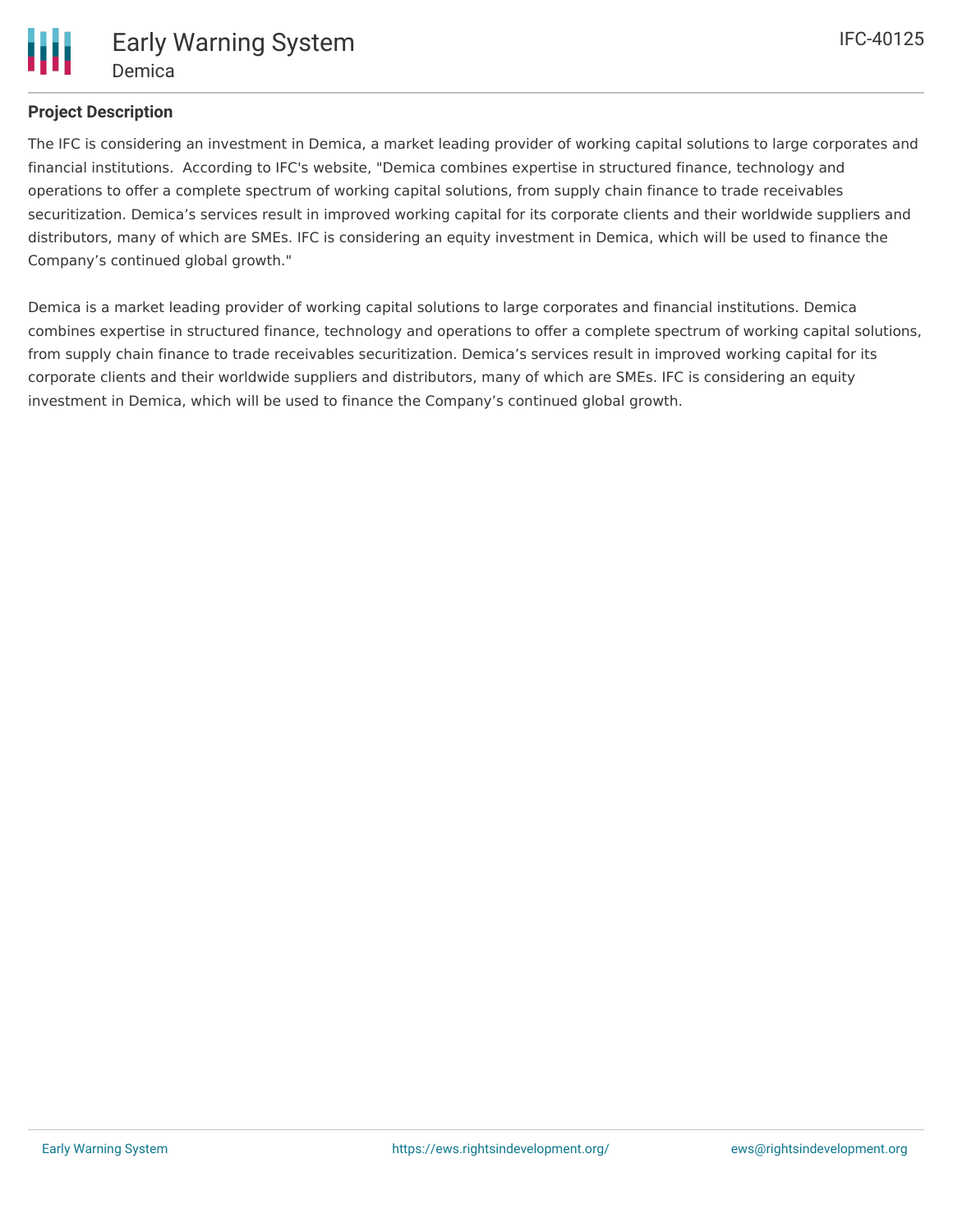# **Investment Description**

• International Finance Corporation (IFC)

The proposed IFC investment is for up to US\$5 million in equity.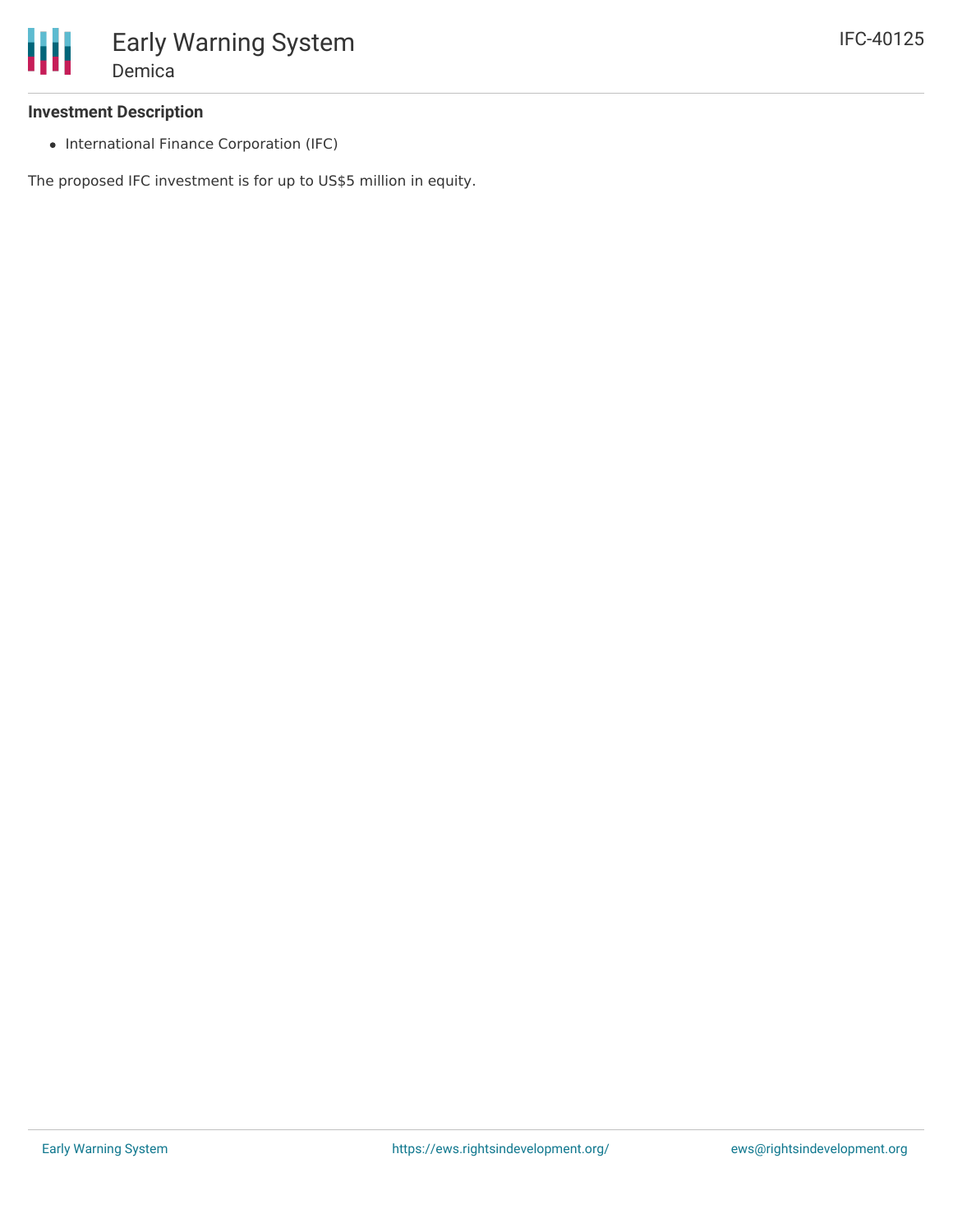# **Private Actor Relationship**

There is often limited information publicly available about what development banks are funding through financial intermediaries. In 2021, the Early Warning System partnered with Oxfam International to incorporate information on high-risk projects being funded by financial intermediaries receiving funding from the International Finance Corporation (IFC) and the Dutch Development Bank (FMO).

The information listed below describes the relationship between the different private actors linked to high-risk sectors and subprojects of IFC and FMO's financial intermediary investments and/or the financial intermediary's parent companies made from 2017 through 2020, including any associated ring fences.

The database, however, does not explicitly or implicitly imply that IFC or FMO have material exposure to or are contractually or legally accountable to the sub-projects financed by their financial intermediaries or the financial intermediary's parent companies. It only shows a seemingly financial relationship among the different private actors, the financial intermediaries, and IFC or FMO.

#### **Private Actors Description**

Demica's Chief Executive Officer is Matthew Wreford. The Company's investors include TOMS Capital, 76 West Holdings and JRJ Group.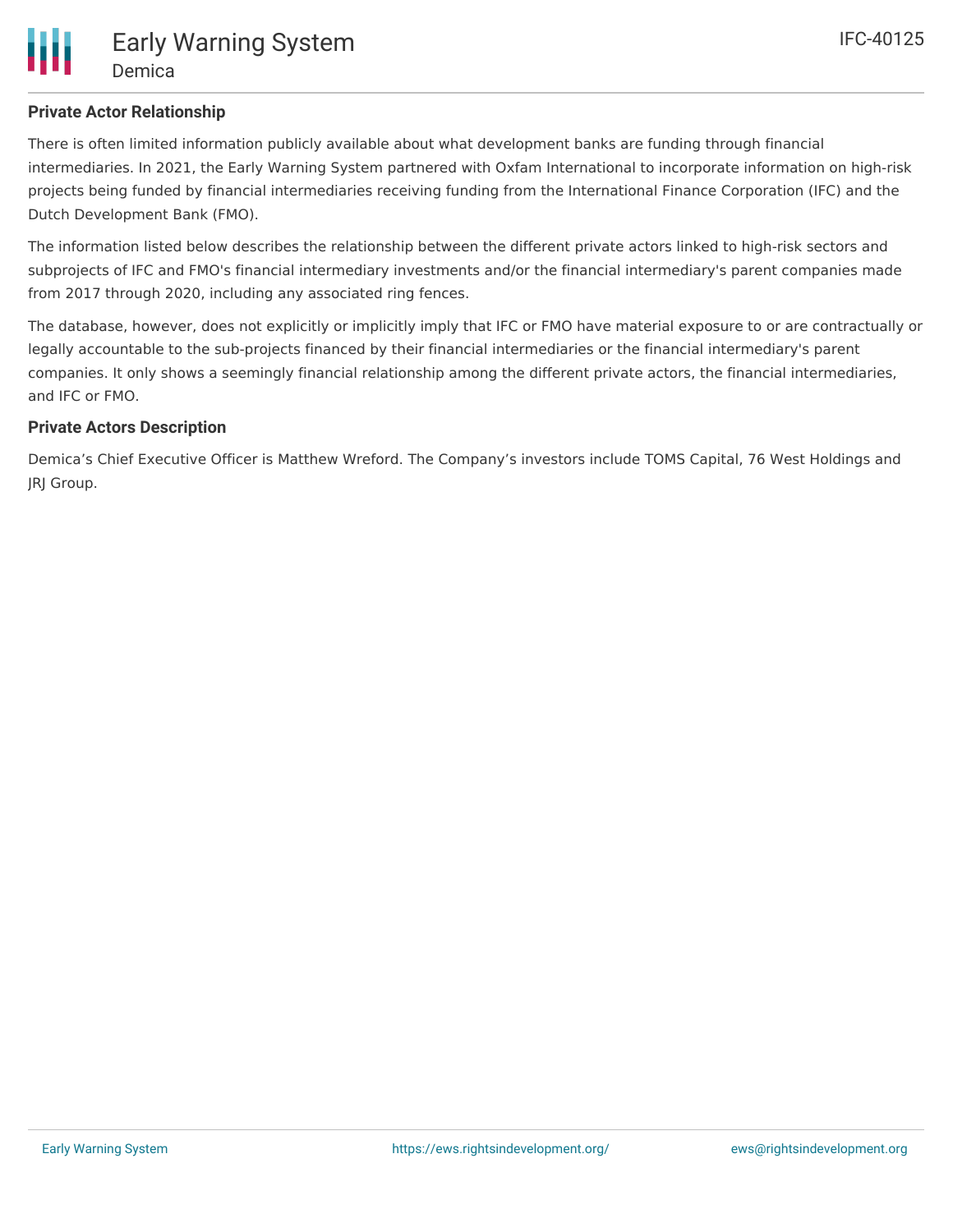

| <b>Private Actor 1</b> | <b>Private Actor</b><br>Role | <b>Private Actor</b><br>Sector | <b>Relation</b> | <b>Private Actor 2</b> | <b>Private Actor</b><br>2 Role | <b>Private Actor</b><br>2 Sector |
|------------------------|------------------------------|--------------------------------|-----------------|------------------------|--------------------------------|----------------------------------|
| . .                    |                              | $\overline{\phantom{a}}$       | $\,$            | Demica                 | Parent Company                 | $\overline{\phantom{a}}$         |